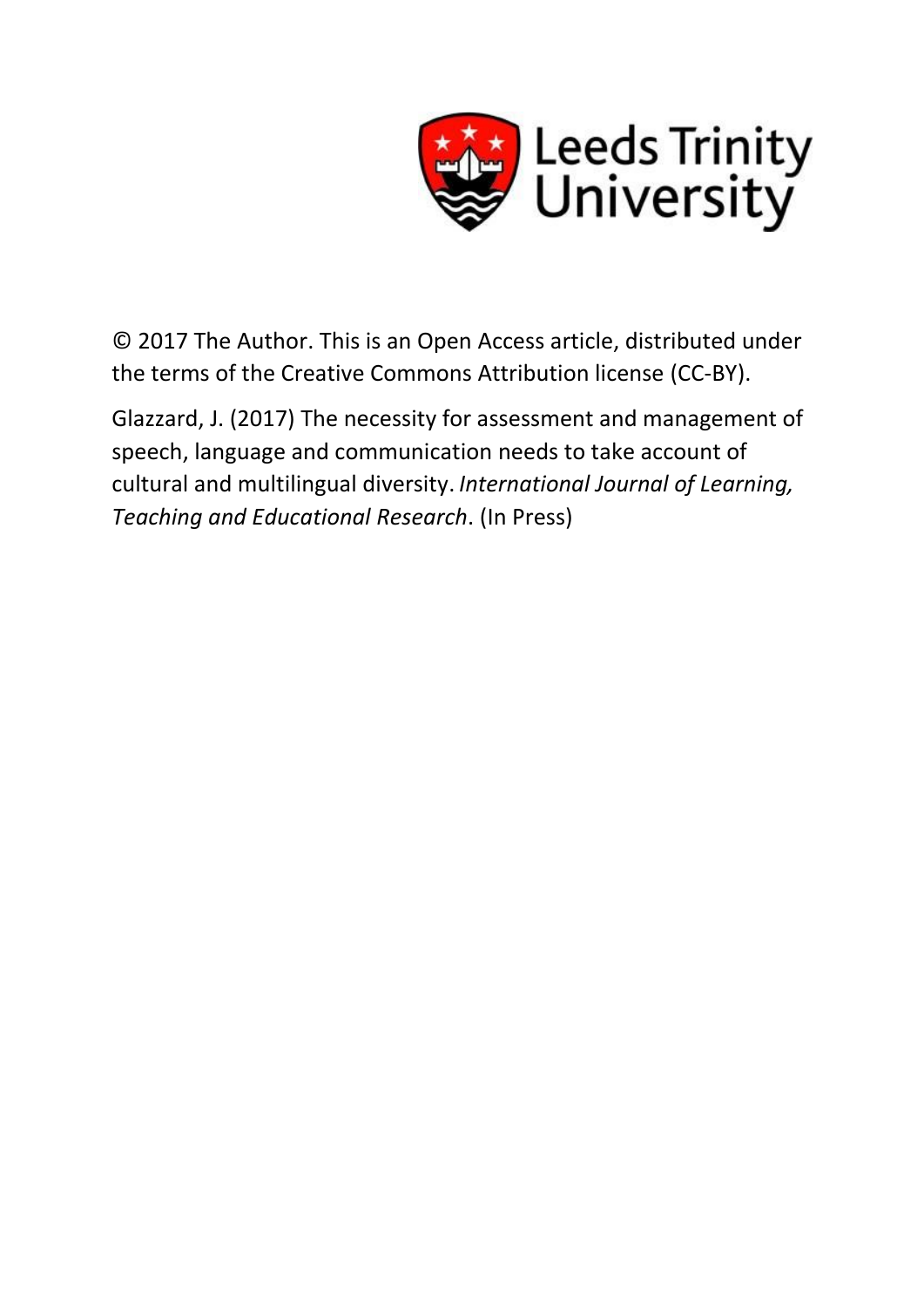*International Journal of Learning, Teaching and Educational Research [11-italics-left aligned, all text must be in Book Antiqua] Vol. x, No.y, pp. a-b, Month 2014 [11-italics-left alligned]*

# The necessity for assessment and management of speech, language and communication needs to take account of cultural and multilingual diversity.

**Jonathan Glazzard** Leeds Trinity University Leeds, England

**Abstract.** This paper argues for the need for a culturally responsive approach to the identification, assessment and intervention processes for multilingual children with speech, language and communication impairment. It highlights the potential for misdiagnosis and identifies the specific difficulties which may be evident and thus, potential indicators of language impairment as opposed to language difference. The paper critiques the standardised tests which are often used by therapists in the formal diagnosis process and argues that dynamic assessment offers the best potential for an accurate diagnosis.

**Keywords:** Inclusion, Speech, Language, Communication,

#### **Introduction**

This paper argues for the need for a culturally responsive approach to the identification, assessment and intervention processes for multilingual children with speech, language and communication impairment. It highlights the potential for misdiagnosis and identifies the specific difficulties which may be evident and thus, potential indicators of language impairment as opposed to language difference. The paper critiques the standardised tests which are often used by therapists in the formal diagnosis process and argues that dynamic assessment offers the best potential for an accurate diagnosis.

## **Defining Language Impairment and identifying key issues**

Ten percent of children in the United Kingdom have speech, language and communication needs (O'Keefe & Farrugia, 2016). A communication-rich environment is one of the most effective was of enhancing speech, language and communication (Glazzard, 2016). Children with speech, language and communication needs do not necessarily have cognitive delay (Glazzard 2016)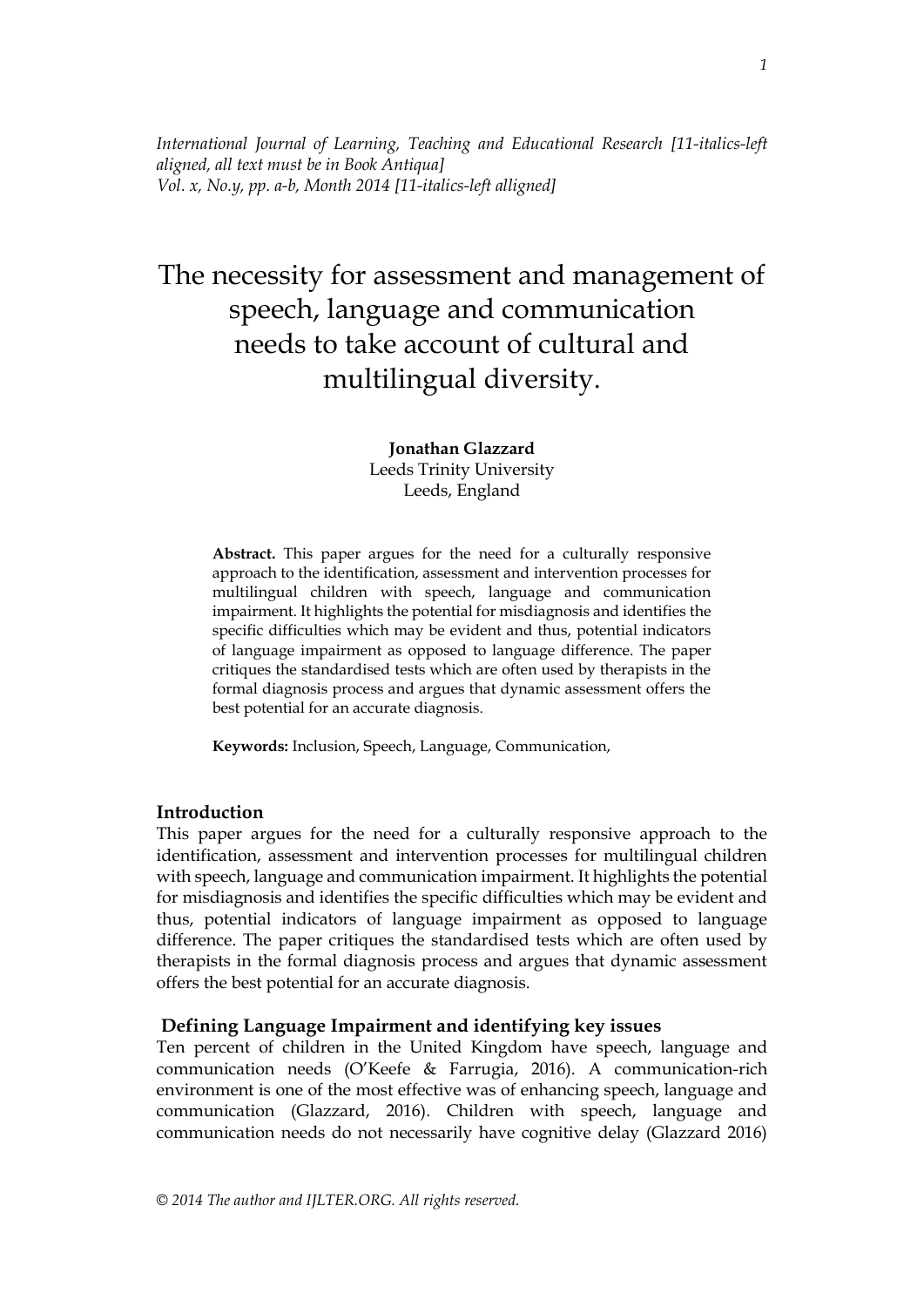and a range of assessment tools should be used for early identification of need (NASEN, 2014).

Language impairment has been defined as 'the inability to learn language as manifested by deficits in expressive and or receptive language skills relative to age-matched peers who have comparable language exposure' (Bedore and Pena, 2008: 1). It is a neurodevelopmental disorder (Rice, 2004) which affects approximately 7% of the population.

Simultaneous bilinguals learn both languages before the age of 3 years (Paradis, 2010). In contrast, sequential bilinguals have their first language (L1) generally well developed prior to them learning a second language (L2) (Paradis, 2010). The dominant language is the one to which they have received most exposure. Development in the second language is not comparable to language development in age-matched monolingual peers (Bedore and Pena, 2008) and development in L1 may stall as L2 becomes more complex. Exposure to L2 and children's sociocultural experiences influence language development (Nelson, 1990).

In many countries throughout the world speech and language therapy is a profession which is characterised by a largely homogenous workforce providing services to multilingual clients (Caesar and Kohler, 2007). In this context, therapists face significant challenges in relation to providing a culturally responsive service and there is limited research with practical significance to support therapists in overcoming these challenges (Verdon et al, 2015). These challenges are well-documented in the literature (Caesar and Kohler, 2007; Guiberson and Atkins, 2012; Williams and McLeod, 2012).

The multilingual population is heterogeneous in that individual circumstances vary in relation to age of second language acquisition and level of exposure to language (Paradis et al 2011). There are some differences in the ways in which monolingual and multilingual children acquire speech and language (Grech and McLeod, 2012) and these differences can lead to false assumptions that multilingual children have disordered language and/speech. It is important to emphasise that if a disorder occurs it will be evident in all languages and not just the target language (Paradis et al, 2011). If the difficulties exist in only one language then this is described as a speech/language difference rather than a disorder (Kohnert, 2010). The speech and language therapist is responsible for the accurate diagnosis of speech/ language disorder rather than diagnosing a speech/ language difference. Vocabulary deficits are evident in both languages when there is evidence of language impairment (Bedore and Pena, 2008), including expressive and receptive delays.

Delays in grammatical morphology, difficulties in relation to word meaning, word retrieval and word learning are comparable across languages (Bedore and Pena, 2008). Multilingual children with language impairment may also produce qualitatively different errors than the errors made by their monolingual peers (Bedore and Pena, 2008). This includes verb use (Jacobson and Schwartz, 2005) and patterns of grammatical production (Restrepo and Kruth, 2000). Identifying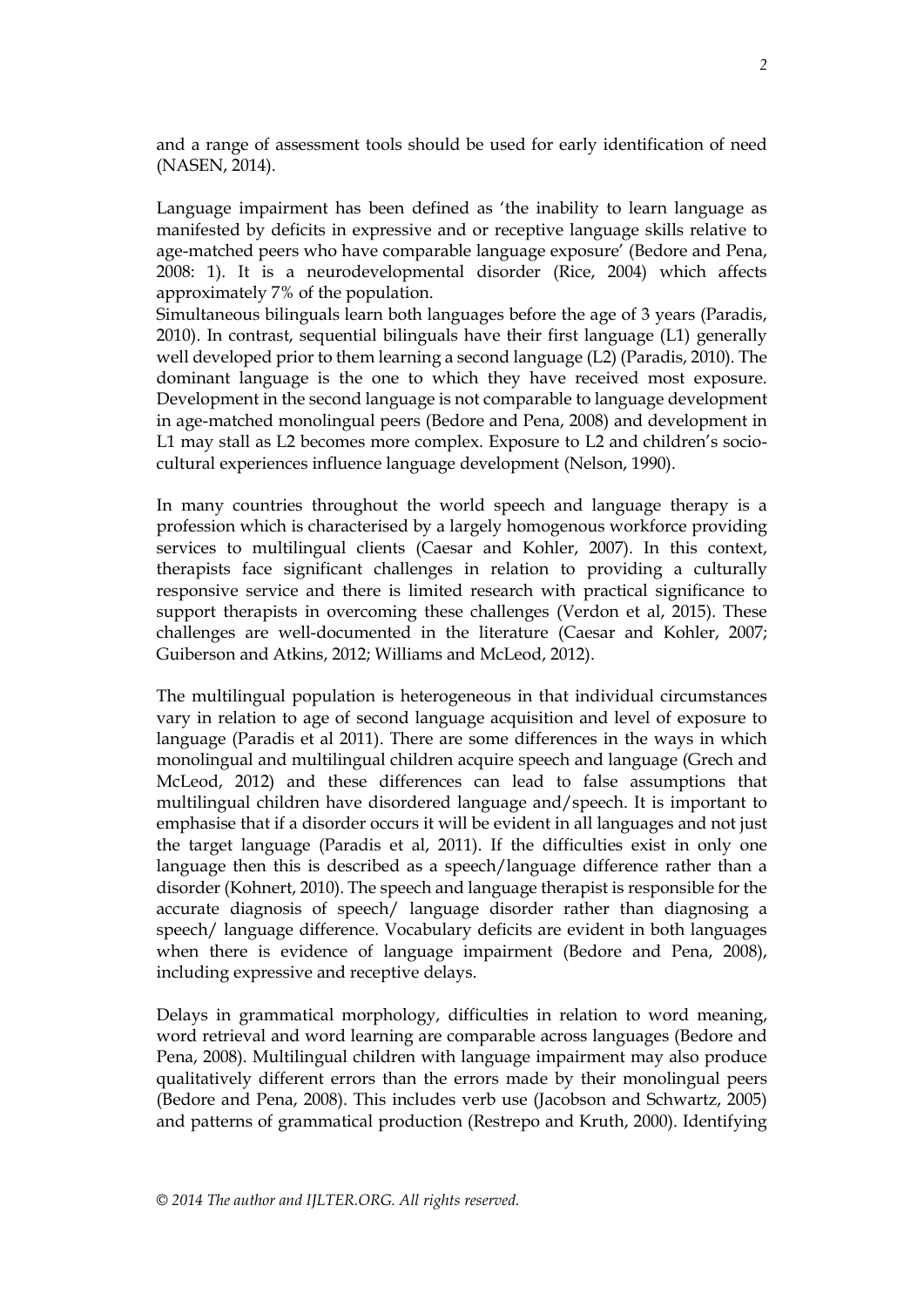these errors may enable the therapist to make a more accurate diagnosis of language impairment.

# **The problems with standardised tests: a critique**

Speech and language therapists often use standardised tests to determine the presence of language impairment in combination with other methods (including observation and interviews). Thus, the validity of such tests is critical for accurate diagnosis. However, it has been argued that 'there are few psychologically sound measures of language development in languages other than English and few bilingual clinicians' (Pena et al, 2014: 2218). One of the pertinent issues documented in the literature is that speech and language therapists in English speaking countries tend to assess multilingual children's speech in English only (Caesar and Kohler, 2007; Williams and McLeod, 2012) and this can often lead to misdiagnosis (Toohill et al, 2012).

Studies have found evidence of cultural bias in tests (Sattler, 2001). Thus, cultural content and culturally specific knowledge is often embedded into test items (Warren, 2006) and this can detrimentally impact on the performance of children from multilingual backgrounds (Schon et al, 2008). This can result in the disproportionate representation of students from minority ethnic backgrounds in special education which has been a concern for over 30 years (Strand and Lindsay, 2009).

Many standardised tests available for speech and language therapists are monolingual (Goral and Conner, 2013). The standardised norms are based on monolingual native speakers of English, whilst some tests are normed with monolingual speakers of another language (Goral and Conner, 2013). According to Bedore and Pena (2008) 'the result is that bilingual children are often inappropriately compared to a monolingual norm' (p.19). There are relatively few standardised tests which provide normative data from multilingual individuals (Goral and Conner, 2013) and given the heterogeneous nature of the multilingual population it would be extremely challenging to be able to find a test which is based on normative data which matches the multilingual individual being tested. Most tests are normed on monolingual individuals (McLeod and Verdon, 2014), which calls into question the validity of the results when the test is used on someone who is multilingual. There are also specific debates about the language proficiency of those administering the tests and the acceptability of codeswitching during the assessment (Goral and Conner, 2013). There are few bilingual clinicians (Pena et al, 2014) which automatically places this group at a disadvantage.

To address some of these issues the use of translation in test adaption and the development of local norms are common solutions (Bedore and Pena, 2008; Stow and Dodd, 2003; Taylor and Payne, 1983). However, these solutions are not unproblematic. Direct translation of tests into other languages assumes that language development is consistent across languages, which cannot be assumed (Bedore and Pena, 2008). Although there are similarities in language acquisition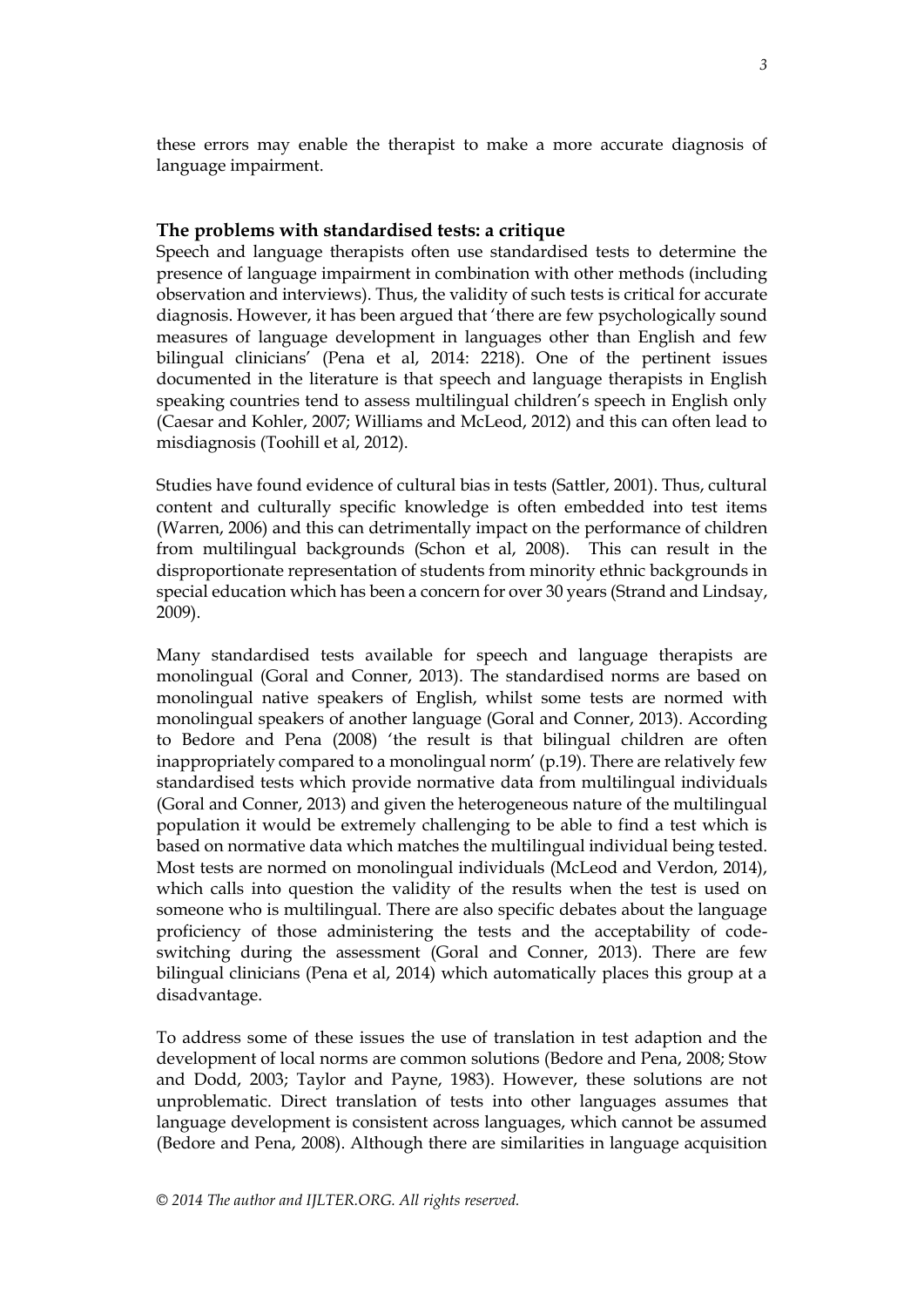across languages there are differences which can affect test performance (Bedore and Pena, 2008). For example, research has found that prepositions are more difficult in Spanish than in English (Zimmerman et al, 2002).

Additionally, although translated tests may target linguistic forms of language impairment in the source language, they may omit aspects of the target language that might potentially differentiate between children with and without language impairment (for example, vocabulary use and narrative components) (Bedore and Pena, 2008). This is likely to be the case if item selection on tests is guided by the difficulties that children typically experience in the source language. When tests are adapted from English to other languages the markers of language impairment in the target language are often not addressed (Bedore and Pena, 2008).

Most tests of language ability in English fail to meet the criteria for accurate diagnosis of language impairment (Spaulding et al, 2006). Tests which do accurately meet the criteria for accurate diagnosis select the items that children with language impairment find the most difficult (Perona et al, 2005). Most vocabulary tasks are not sufficiently challenging (Bedore and Pena, 2008

#### **Dynamic Assessment**

Dynamic Assessment (DA) has been recommended as a strategy for assessing speech, language and communication needs in children from linguistically and culturally diverse populations (Hasson and Joffe, 2007). This approach is considered to minimise assessment bias due to lack of exposure to language (Laing and Kamhi, 2003) because the approach does not measure static knowledge which is subject to linguistic and cultural bias (Pena et al, 2014). Instead, DA focuses on the learning process rather than norm comparisons (Pena et al, 2014). It is the most commonly applied assessment approach for assessing children from culturally and linguistically diverse backgrounds (Laing and Kamhi, 2003) and research has suggested the value of this approach in assessing word learning (Pena et al, 2001), narrative production (Kramar et al, 2009) and categorisation (Ukrainetz et al, 2000).

According to Goral and Conner (2013: 132) 'Dynamic assessment is a promising tool for differentiating multilingual children with PLI (Primary Language Impairment) from [those with] TLD (Typical Language Development) . Static assessment may not be accurate because multilingual children may demonstrate a wide range of performance in their current linguistic skills (Goral and Conner, 2013). Multilingual children may demonstrate a wide range of achievement in reaching typical developmental milestones (Goral and Conner, 2013) and achievement can be influenced by variables including age, language status, language input, pattern of exposure (sequential or simultaneous) and frequency of exposure (Goral and Conner, 2013). Therefore separating multilingual children with typical and atypical language development is inherently complex (Goral and Conner, 2013) and tenuous (Anderson and Marquez, 2009) because there may be overlap in errors between the two groups, for example in article use.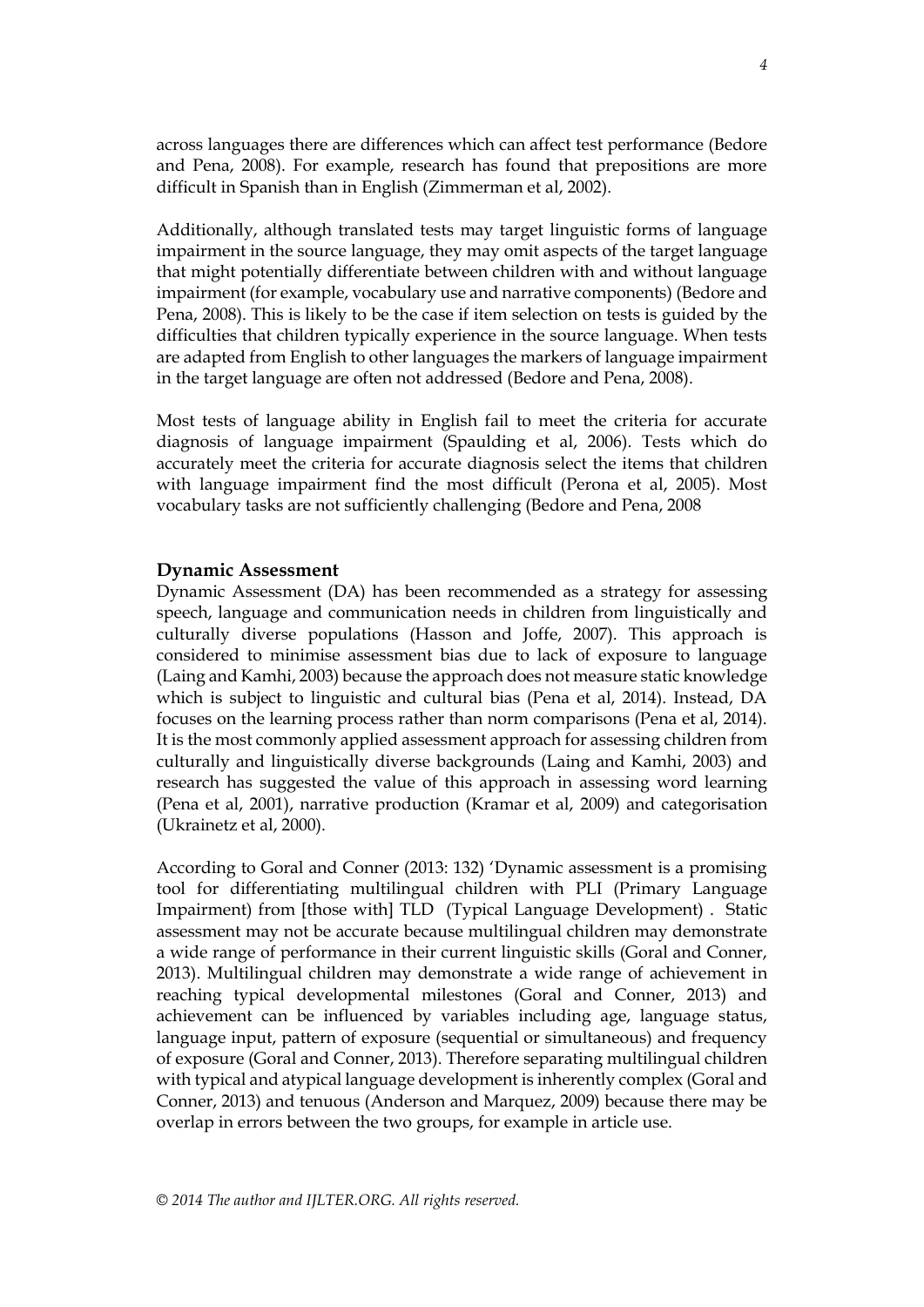Dynamic assessment essentially measures the rate of change in performance (Goral and Conner, 2013) and information about the learning strategies employed by the child. Children with primary language impairment for example may attend to different features of words (Goral and Conner, 2013) compared to typically developing children and this may lead to more accurate identification of multilingual children with primary language impairment (Alt and Suddarth, 2012). Research has found that multilingual children with primary language impairment switched between languages more frequently than typically developing bilingual children (IIuz-Cohen and Walters, 2012). Additionally, this research found that multilingual children with primary language impairment code-switched twice as frequently from L2 to L1 than from L1 to L2 in contrast with typically developing bilinguals who code-switched equally in either direction (IIuz-Cohen and Walters, 2012). Dynamic assessment makes it possible to identify these errors as well as providing an indication of the rate of change in performance over time.

Children with primary language impairment are often partly due to inefficiencies in memory and attention (Gillam et al, 2009; Pena et al, 2014). Dynamic assessment which incorporates clinical observation of strategy use as children are actively engaged in language learning can help to differentiate between multilingual children with language impairment and those who are typically developing. Attention and memory processes can then be systematically observed over time when children being to retell longer and more complex narratives (Pena et al, 2014). Dynamic assessment enables the clinician to gain insights into the learning behaviours of multilingual children with language impairment, thus making it possible to identify the underlying nature of children's language difficulties and hence, their intervention needs (Pena et al, 2014).

# **Working in partnership with families: developing cultural responsiveness**

The Code of Practice for Special Educational Needs and Disabilities (DFE, 2014) emphasises the importance of establishing effective partnerships with parents and carers at all stages of the process. These stages form part of a graduated response (DFE, 2014) which includes the following processes: identification and assessment of need; target setting; supporting the child to meet these targets; reviewing and evaluating progress. It is perhaps pertinent to note that parental referral to speech and language services is greater for monolingual children than it is for multilingual children (Stow & Dodds, 2005) so it is critical to ensure that parents are informed about the availability of services in their communities.

It is critical that speech and language therapists are able to demonstrate cultural understanding to enable them to work effectively with different cultural groups (Bellon-Harn and Garrett, 2008). The starting point for this is for therapists to develop an awareness of their own cultural assumptions and to increase their knowledge of the values held by different cultural groups (Garrett & Pichette, 2000). This will enable therapists to understand more accurately the specific barriers to developing effective parent partnerships. However, it cannot be assumed that values are shared across a cultural group. Therapists should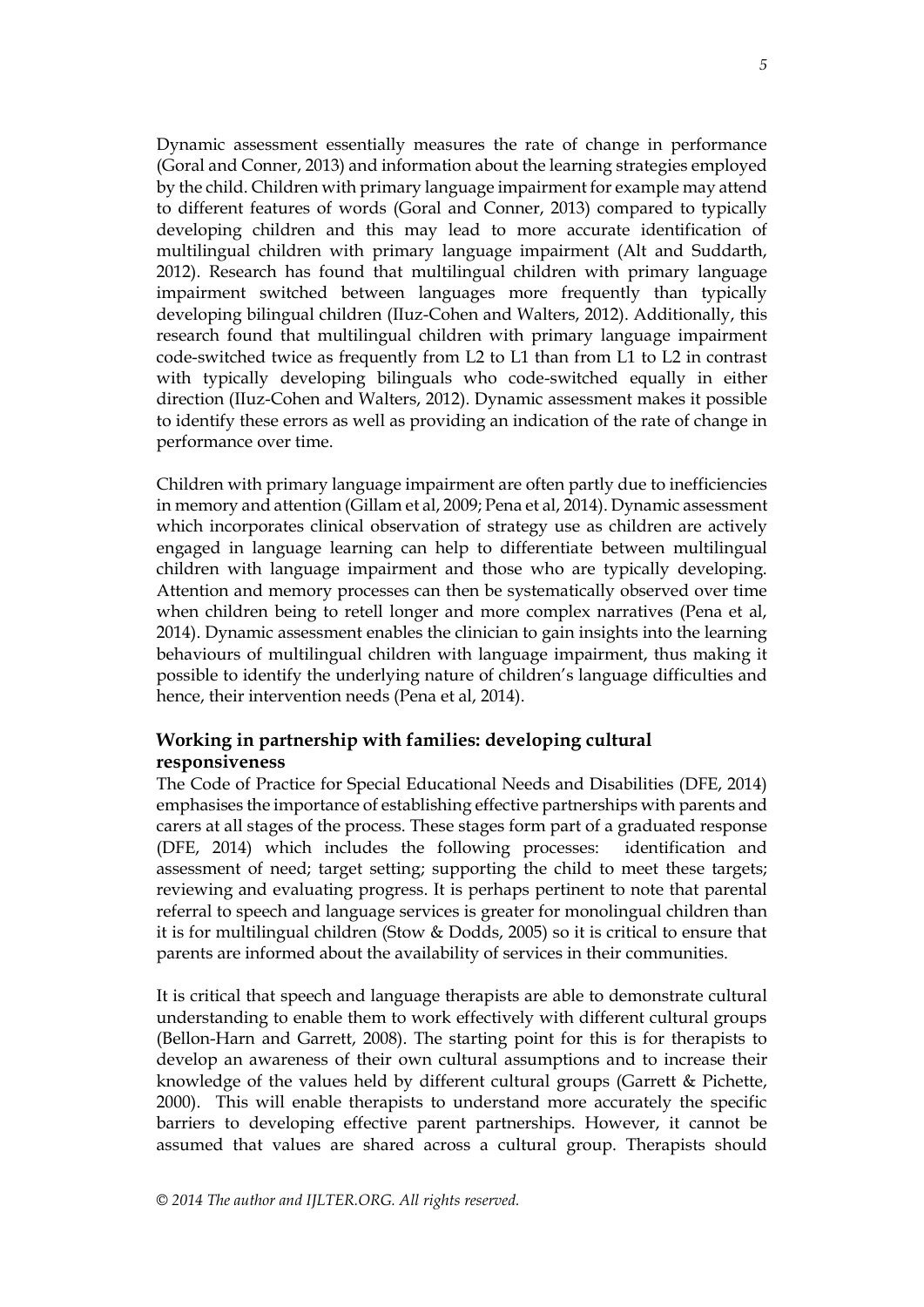therefore be willing to engage in cultural conversations with families in order to help them understand the cultural values that clients hold.

The professional values of a therapist may not align with traditional family values. Whilst the therapist may view speech, language and communication difficulties as requiring specific intervention, family members may view these needs as an essential part of the child's identity (Bellon-Harn & Garrett, 2008). Some cultural groups do not believe that they have a right to interfere with the child's biological characteristics and may seek spiritual intervention rather than clinical intervention (Bellon-Harn & Garrett, 2008) to help the child. Other cultures may believe that clinical intervention may be counter-productive to the development of a positive and productive life (Bellon-Harn & Garrett, 2008). Clearly, where cultural and professional values clash, the speech and language therapist plays a critical mediating role to help family members understand the necessity for clinical intervention. Some cultural groups may be reluctant for therapists to refer to child onto additional services due to fears that this might make the problem worse and they may believe that the problem will resolve itself (Bellon-Harn & Garrett, 2008). In cases like this it is critical that the therapist establishes positive relationships with families in order to gain their permission for referral (Bellon-Harn & Garrett, 2008).

It is critical that the therapist develops a level of cultural understanding when working with clients from different cultures to enable them to manage the process of clinical intervention with cultural sensitivity and empathy. In this respect therapists need to understand traditional cultural values which will inevitably determine which family members are included in the process. Some cultures retain strong gender roles and this often determines who makes key decisions within the family. In Latino families the father is usually responsible for making decisions without any consultation with other family members (Brice, 2002). In African American cultures decision making processes are usually collaborative and involve all family members (Terrell & Hale, 1992). Native Americans place more emphasis on the role of women and elders as decision-makers (Portman & Garrett, 2005). For the therapist, understanding these cultural values will help them to decide who should be involved in the consultation process (Bellon-Harn & Garrett, 2008). This process can take time and might involve an element of family counselling and therapists may therefore need to exercise a degree of patience whilst families come to terms with this.

Once decision-makers have been established, the therapist needs to develop cultural understanding about the level of involvement that families might wish to have. In some Latino and Asian cultures the family may prefer to leave formal decision-making up to the therapist (Chan, 1998; Roseberry-McKibbin, 1995). Some Asian parents are less assertive and may prefer the therapist to work as an advocate in the best interests of the family (Huang, et al, 2004). In contrast research has indicated that first generation Chinese families may expect to be advocates for their child and play a full role in any decision-making processes (Parette, Chuang & Huer, 2004).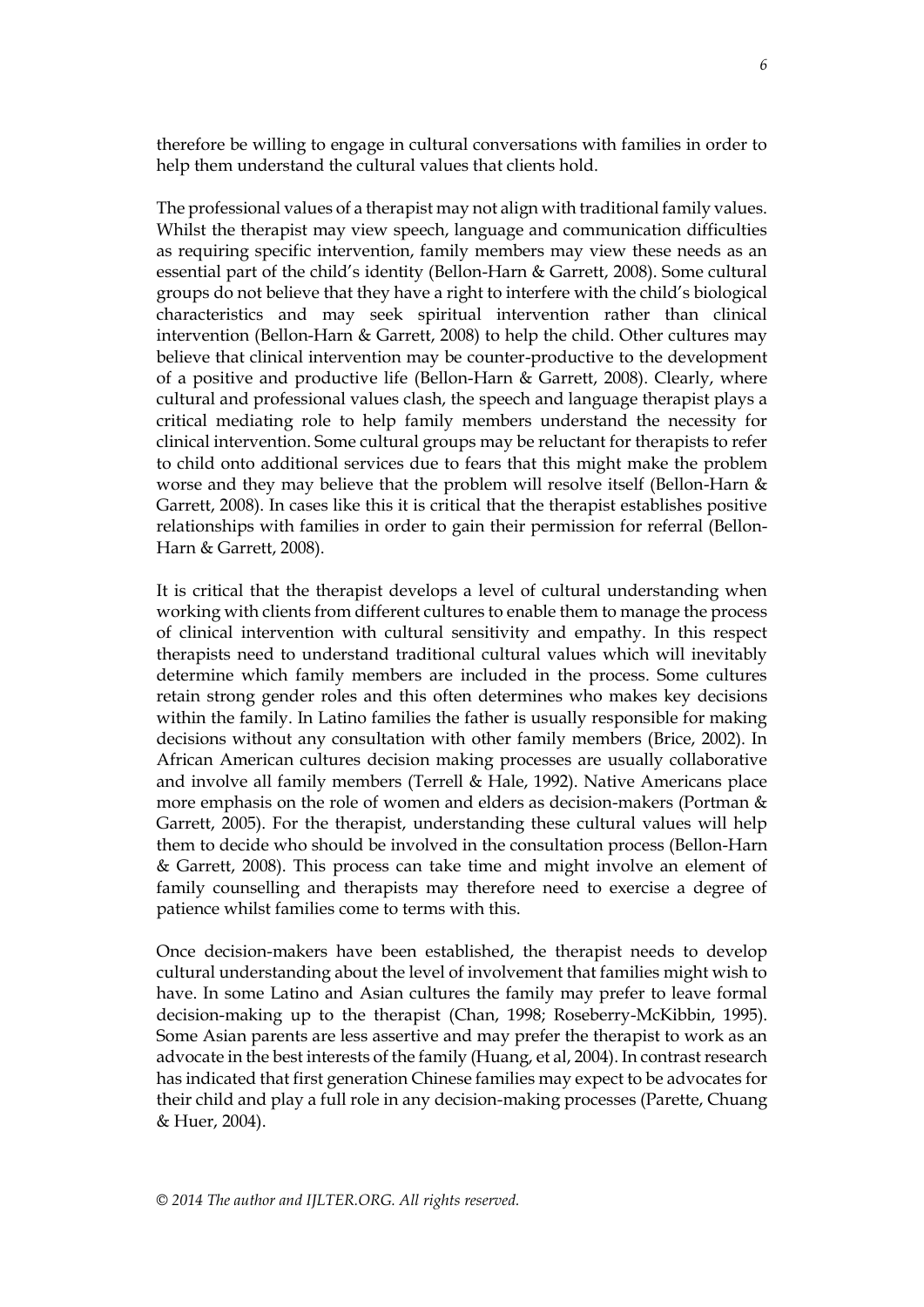In addition to the dilemmas outlined is also the issue of how clinicians communicate with family members from different cultural groups (Barerra & Corso, 2002). Attitudes to non-verbal forms of communication (for example, eyecontact, hand-shaking, and proxemics) can vary across cultures (Adler, Rosenfeld and Towne, 1989), as can attitudes to verbal communication. In some cultures laughter and humour are critical to communication (Garrett et al, 2005) whilst silence may be valued in other cultures. Some cultural groups may prefer the clinician to communicate with them in writing (Bellon-Harn & Garrett, 2008), although literacy levels need to be taken into account. Conversely, other cultures may prefer oral communication rather than written communication (Sileo  $\&$ Prater, 1998).

Essentially, families need to trust the therapist. They need to be able to trust that the therapist is working in their child's best interests (Bellon-Harn & Garrett, 2008). Therapists can establish this trust by explaining to families why specific interventions are needed. In the absence of this understanding, cultural mistrust can develop (Bellon-Harn & Garrett, 2008) and families may choose not to participate in interventions which should be carried out in the home (Kaylanpur et al, 2000). Although families may not openly challenge the therapist for fear of being viewed as disrespectful (Hwa-Froelich & Wesby, 2003), cultural mistrust can manifests itself in families not complying with the recommendations made by the therapist. There is also potential for families to misinterpret the recommendations, resulting in families implementing interventions in the home in ways which do not address the identified need.

Families from some cultural groups are likely to find the experience of working with a speech and language therapist stressful (Bellon-Harn & Garrett, 2008). Some of this stress may be caused by families not understanding what the therapist is attempting to achieve. Additionally, families may not understand how the clinical intervention will support the child in achieving long-term aspirations which families have for their child. The therapist therefore has a critical role to play in establishing positive relationships based on trust, sensitivity and empathy. The therapist should always seek to minimise stress for families by explaining clearly how the intervention will benefit the child. The importance of therapists listening actively and attentively to multilingual parents has been emphasised in the literature (Verdon et al, 2015), including the need for the therapist to gain specific knowledge of dialectal variations (Verdon et al, 2015). Ultimately, the family, their culture and associated values, will determine what they want for their child (Bellon-Harn & Garrett, 2008). Involving families in open discussions which provide them with opportunities to share their own views and experiences of their child is one way of ensuring that therapists deliver a culturally responsive service (Sue & Sue, 2003).

## **Intervention**

The impact of interventions can be maximised if the home language is used as the language of instruction (Kohnert et al, 2005). Additionally, intervention in all languages spoken has been found to have the greatest impact (Paradis et al, 2011). The choice of intervention and approach to delivering it will be influenced by the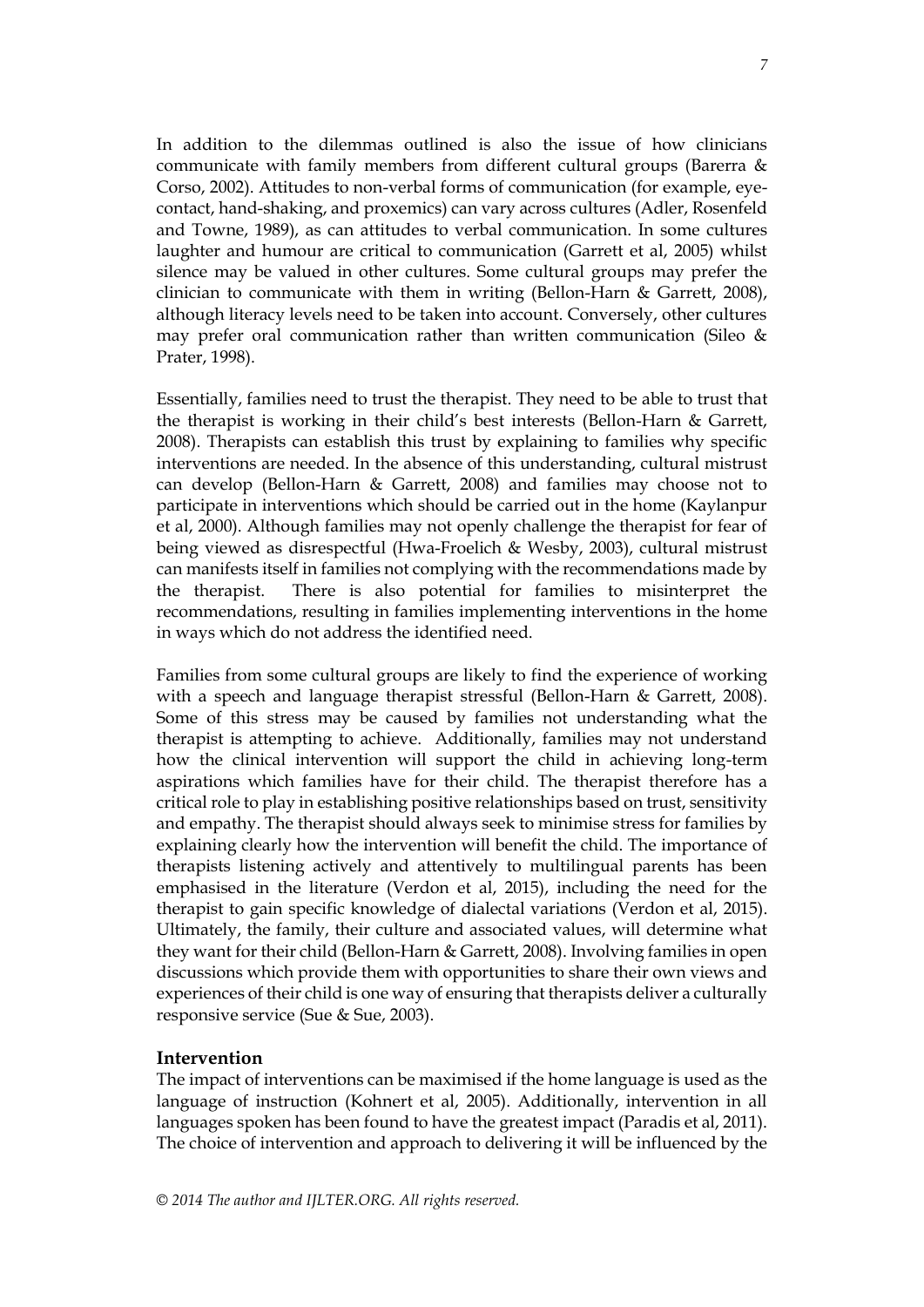therapist's ability to deliver an intervention in the home language (Kritikos, 2003) and the availability of bilingual staff to support the therapist in administering the intervention (Verdon et al, 2015). A community-based approach to intervention, where assessment and intervention take place in the community, outside the clinical setting, may help parents to feel safe and valued (Verdon et al, 2015) and may also address issues such as low-referral rates ( Stow & Dodd, 2003; 2005) and non-participation in intervention.

#### **Conclusion**

This paper has argued that difficulties in relation to speech, language and communication impairment are evident in both the home language (L1) and the target language (L2) and therefore assessments of children's performance in both languages is necessary for an accurate assessment. The paper has also argued that proficiency in L2 is affected by variables such as type and length of exposure to the second language as well as the age of the child and dynamic rather than static assessment enables therapists to ascertain the rate of progress over time as well as making it possible to assess language use within social and cultural contexts. This paper argues that therapists need to develop cultural knowledge, sensitivity and empathy when working with clients from multilingual populations. Values in relation to intervention may not be shared across cultures and the therapist will need to convince the family that intervention is necessary to support the child. This process is not unproblematic, given that families may be suspicious about the therapist's motivations. However, a complete assessment cannot take place without including the perspectives of the parents. This paper has argued that therapists may wish to consider adopting a community approach to assessment and identification in order to support parents through the graduated response.

# **References**

- Alder.R.B., Rosefield.L.B. & Towne.N., (1989), Interplay: The process of interpersonal communication (4TH ed.) New York: Holt, Rinehart & Winston
- Alt.M. & Suddarth.R. (2012), Learning novel words: Detail and vulnerability of initial representation for children with specific language impairment and typically developing peers. Journal of Communication Disorders, Vol 45, p 84-97
- Anderson.R. & Marquez.A., (2009), The article paradigm in Spanish-speaking children with SLI in language contact situations. In J. Grinstead (Ed.), Hispanic child languages: Typical and impaired developments (pp. 29-55). Philadelphia PA: John Benjamins.
- Barerra.I. & Corso.R., (2002), Cultural competency as skilled dialogue. Topics in Early Childhood Special Education, Vol 22, p 103-113
- Bedore.L.M. & Pena.E.D., (2008), Assessment of Bilingual Children for Identification of Language Impairment: Current Findings and Implications for Practice, International Journal of Bilingual Education and Bilingualism Vol 11(1), p1-29
- Bellon-Harn.M. & Garrett.M., (2008), A model of Cultural Responsiveness for Speech-Language Pathologists Working in Family Partnerships. Communication Disorders Quarterly, Vol 29 (3), p 141-148
- Brice.A., (2002), The Hispanic child: Speech, Language, culture and education. Boston: Allyn & Bacon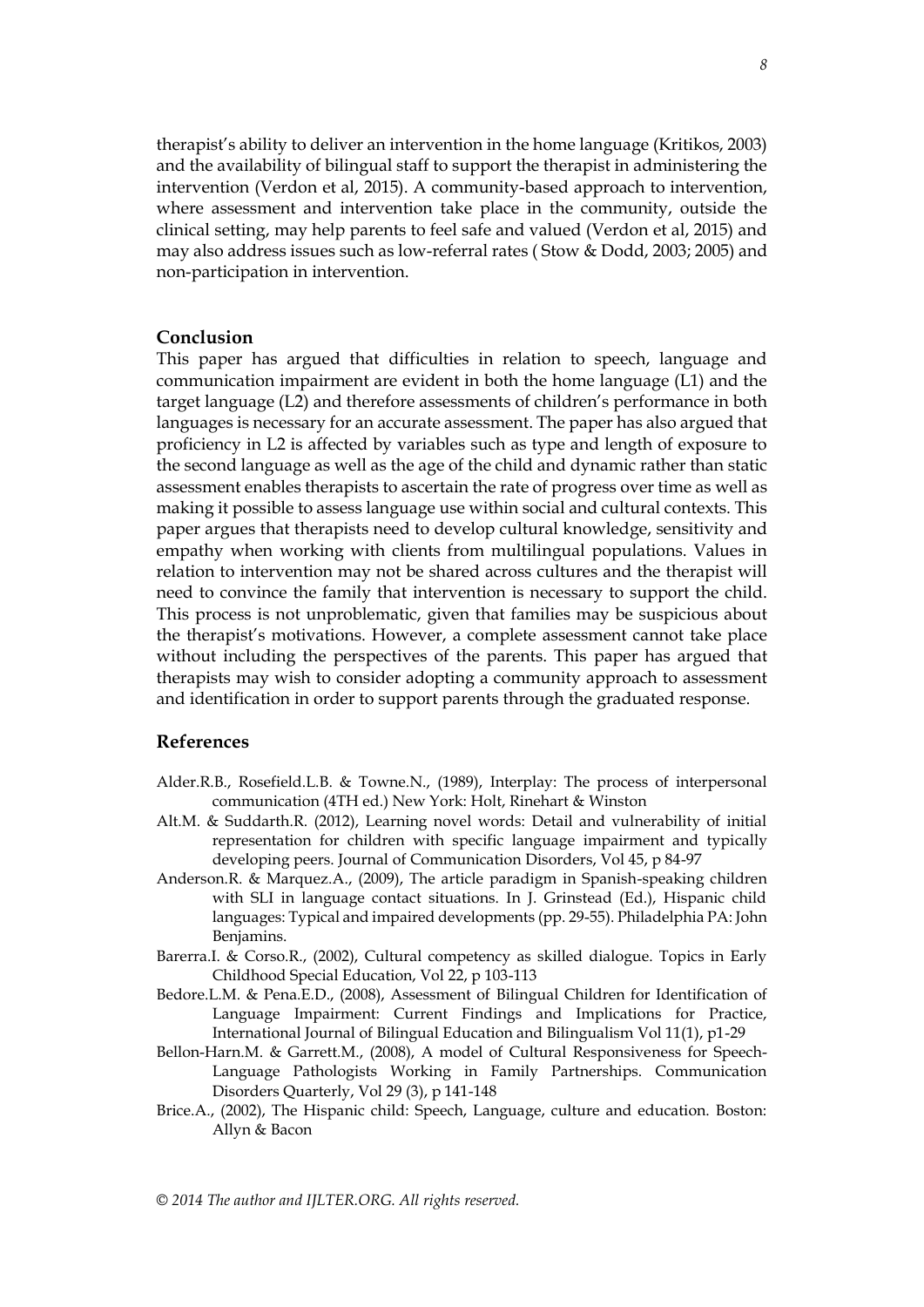- Caeser.L.G. & Kohler.P.D., (2007), The state of school-based bilingual assessment: Actual practice versus recommended guidelines. Language, Speech and Hearing Services in Schools Vol 38 p190-200
- Chan.S., (1998), Families with Asian roots. In E. W. Lynch & M. J. Hanson (Eds.), Developing cross-cultural competence: A guide for working with children and their families (2ND ed., p 209-250). Baltimore Brookes.
- DFE, (2014), Special educational needs and disability code of practice: 0 to 25 years: Statutory guidance for organisations who work with and support children and young people with special educational needs and disabilities, DFE.
- Garrett.M.T., Garrett.J.T., Torres-Rivera.E., Wilbur.M. & Robert-Wilbur.J., (2005), Laughing it up: Native American humor as spiritual tradition. Journal of Multicultural Counceling and Development,Vol 33, p 194-204
- Garrett.M.T. & Pichette.E.F., (2000), Red as an apple: Native American acculturation and counseling with or without reservation. Journal of Counseling and Development, Vol 78, p 3-13
- Gillam.R.B.,Montgomery.J.W. & Gillam.S.L., (2009), Attention and memory in child language disorders. In R. G. Schwartz (Ed.), Handbook of child Language Disorders, (pp201-215). New York, NY: Psychology Press.
- Glazzard.J., (2016), *Learning to be a Primary Teacher: Core Knowloedge and Understanding*, Northwich: Critical Publishing
- Goral.M., Conner P.S., (2013), Language Disorders in Multilingual and Multicultural Populations. Annual Review of Applied Linguistics, Vol 33, p 128-161
- Grech.H. & McLeod.S., (2012), Multilingual speech and language development and disorders. In D.Battle (ed.), Communication Disorders in Multicultural and International Populations, 4TH edn (St Louis, MO: Elsevier), pp120-147
- Guiberson.M. & Atkins.J., (2012), Speech-language pathologies' preparation, practice, and perspectives on serving culturally and linguistically diverse children. Communication Disorders Quarterly Vol 33, p169-180
- Hasson.N. & Joffe.V., (2007), The case for dynamic assessment with bilingual children. Child Language Teaching and Therapy, Vol 23, p 9-25
- Huang.W., DeLambo.D.A., Kot.R., Ito.I., Long.H. & Dunn.K., (2004), Self-advocacy skills in Asian American parents of children with developmental disabilities: A pilot study. Journal of Ethic & Cultural Diversity in Social Work, Vol 13, p1-18
- Hwa-Froelich.D. & Westby.C., (2003), Frameworks of education: Perspectives of Southeast Asian parents and head start staff. Language, Speech, and Hearing Services in Schools, Vol 34, P229-319
- Iluz-Cohen.P. & Walters.J., (2012), Telling stories in two languages: Narratives of bilingual preschool children with typical and impaired language. Bilingualism: Language and Cognition, Vol 15, p 58-74
- Jacobson.P.E. & Schwartz.R.G., (2005) English past tense use in bilingual children with language impairment. American Journal of Speech Language Pathology, Vol 14 (4), p 313-323
- Kalyanpur.M., Harry.B. & Skrtic.T., (2000), Equity and advocacy expectations of culturally diverse families' participation in special education. International Journal of Disability, Development, and Education, Vol 47, p 119-136
- Kohnert.K. & Nett.D., (2005), Intervention with linguistically diverse preschool children: A focus on developing home language(s). Language, Speech and Hearing Services in Schools. Vol 36, p 251-263
- Kohnert.K.J., (2010) Bilingual children with primary language impairment: Issues, evidence and implications for clinical actions. Journal of communication Disorders, Vol 3, p456-473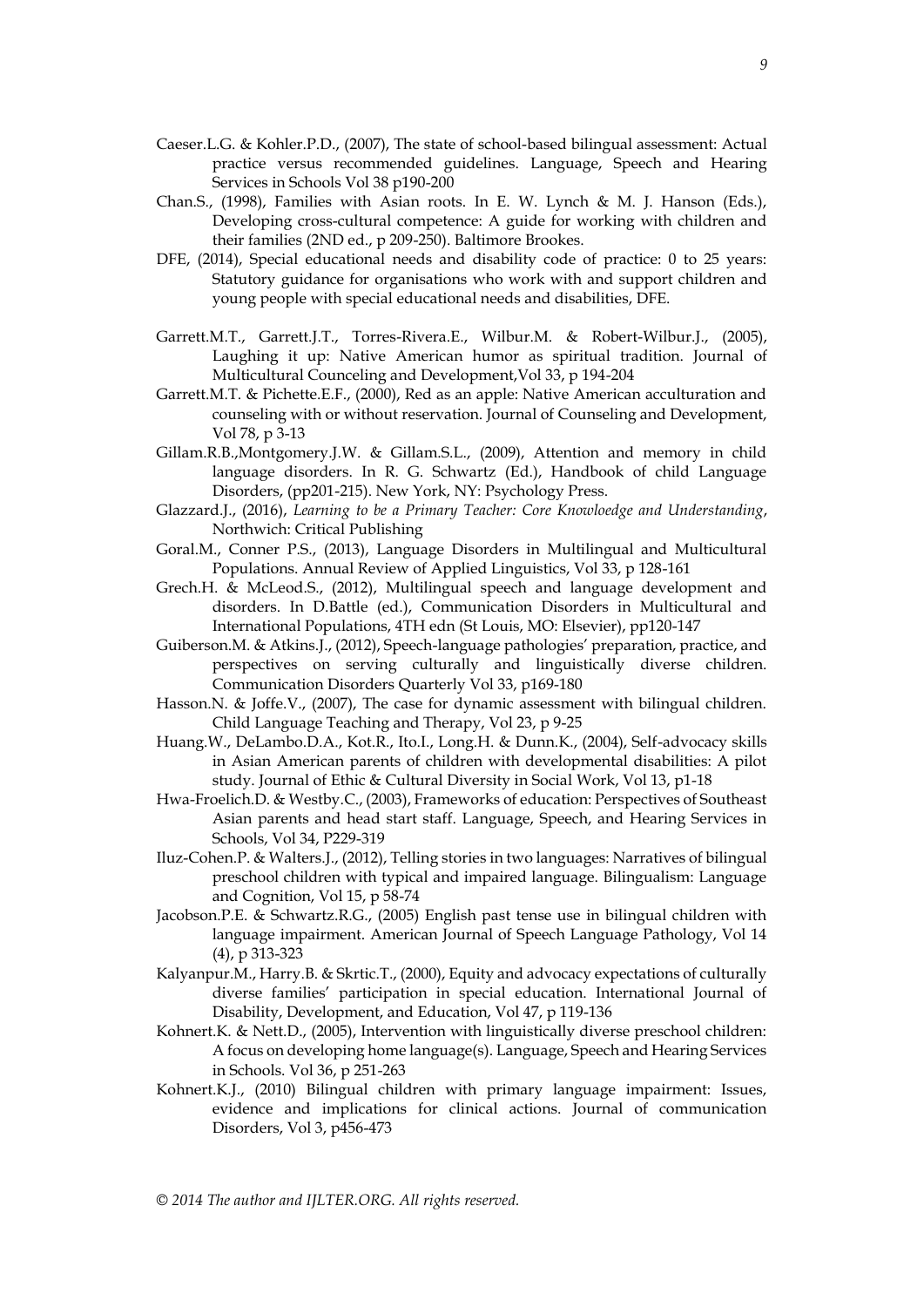- Kramer.K., Mallett.P., Schneider.O. & Hayward.D., (2009), Dynamic assessment of narrative with grade 3 children in a first nations community. Canadian Journal of Speech-Language Pathology and Audiology, Vol 33, p 119-128
- Kritikos.E.P., (2003), Speech-language pathologists' briefs about language assessment of bilingual/bicultural individuals. American Journal of Speech-Language Pathology, Vol 12, p 73-91
- Laing.S.P. & Kamhi.A., (2003), Alternative assessment of language and literacy in culturally and linguistically diverse populations. Language, Speech, and Hearing Services in Schools, Vol 34, p 44-55
- Mcleod.S. & Verdon.S., (2014), A review of 30 speech assessments in 19 languages other than English. American Journal of Speech Language Pathology. Advance online publications.
- NASEN, (2014), *SEN Support and the Graduated Approach: A Quick Guide to Ensuring That Every Child or Young Person Get the Support They Require to Meet Their Needs,*Tamworth, Staffordshire: NASEN
- Nelson.K. & Nelson.A.P., (1990), Category production in response to script and category cues by kindergarten and second-grade children. Journal of Applied Psychology, Vol 11, p 431-446
- O'keefe.J. & Farrugia.J., (2016), 'Speech and Language' in L.Peer and G Reid (2016) (2nd edn), *Special Educational Needs: A Guide for Inclusive Practice*, p 79-96
- Paradis. J., (2010), Response to Commentaries on the interface between bilingual development an specific language impairment, Applied Psycholinguistic 31, p345-363
- Paradis.J., Genesee.F. & Crago.M., (2011), Dual Language Development and Disorders: A Handbook on Bilingualism and Second Language Learning (Baltimore, MD: Paul H. Books)
- Parette.P., Chung.S.L. & Huer.M., (2004), First-generation Chinese American families' attitudes regarding disabilities and educational interventions. Focus on Autism & Other Developmental Disabilities, Vol 9, p 114-124
- Pene.E.D., Ronald.G.B. & Bedore.L.M., (2014), Dynamic Assessment of Narrative Ability in English Accurately Identifies Language Impairment in English Language Learners. Journal of Speech, Language and hearing Research, Vol 57, p 2208-2220
- Perona.K., PLante.E. & Vance.R., (2005), Diagnostic accuracy of the structured Photographic Expressive Language Test: Third Edition (SPELT-3). Language, Speech, and Hearing Services in Schools, Vol 36, p 103-115
- Portman.T. & Garrett.M., (2005), Beloved women: Nurturing the sacred fire of leadership from an American Indian perspective. Journal of Counseling and Development, Vol 83, p 284-291
- Restrepo.M.A. & Kruth.K., (2000), Grammatical characteristics of a Spanish-English bilingual child with specific impairment. Communication Disorders Quarterly Vol21 (2), p 66-76
- Rice.M.L., (2004), Growth models of development language disorders. In M. L Rice & S. Warren (Eds.) Developmental language disorders: From phenotypes to etiologies. Mahwah, NJ: Erlbaum
- Roseberry-McKibbin.C., (1995), Distinguishing language differences. Multicultural Education, Vol 4, p12-16
- Sattler.J.M., (2001), Assessment of children: Cognitive Applications (4TH ed.). San Diego, CA: Jerome M. Sattler Publishing.
- Schon.J., Shaftel.J. & Markham.P., (2008) Contemporary Issues in the Assessment of Culturally and Linguistically Diverse Lerners. Journal of Applied School Psychology, Vol 24 (2), p163-189

*© 2014 The author and IJLTER.ORG. All rights reserved.*